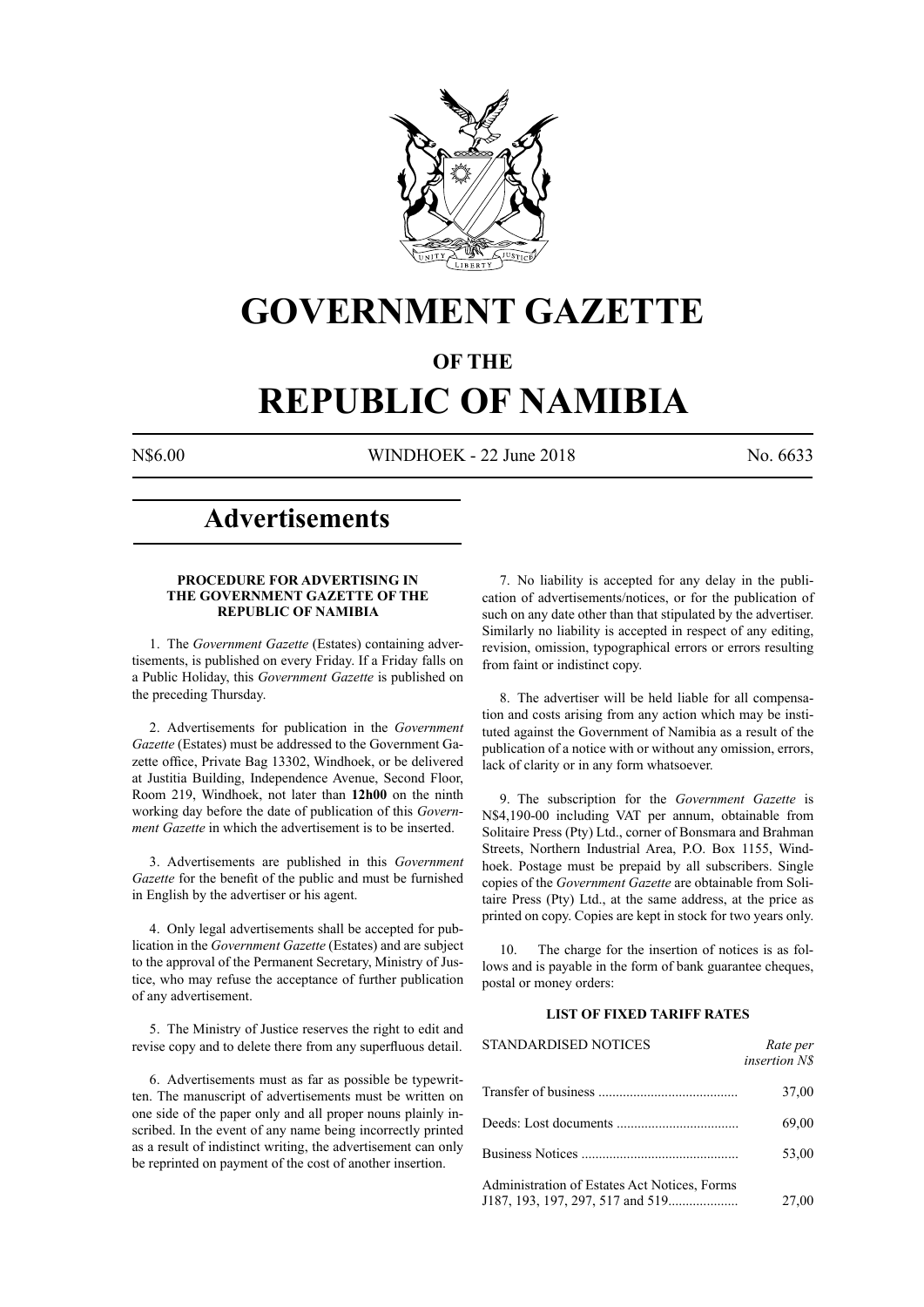| Insolvency Act and Companies Act Notices:                                                                                                                                                               | 48,00  |
|---------------------------------------------------------------------------------------------------------------------------------------------------------------------------------------------------------|--------|
| N.B. Forms 2 and 6 additional statements according<br>to word count table, added to the basic tariff.                                                                                                   | 333,00 |
| Naturalisation notices (including a reprint for the                                                                                                                                                     | 27,00  |
| Unclaimed moneys - only in the Government<br>Gazette, closing date 15 January (per entry of                                                                                                             | 13,00  |
|                                                                                                                                                                                                         | 53,00  |
|                                                                                                                                                                                                         | 27,00  |
| NON-STANDARDISED NOTICES                                                                                                                                                                                |        |
| Company notices:                                                                                                                                                                                        |        |
| Short notices: Meetings, resolutions, offers of<br>compromise, conversions of companies, voluntary<br>windings-up, etc.: closing of members' registers<br>for transfer and/or declarations of dividends | 120,00 |
| Declaration of dividends with profit statements,                                                                                                                                                        | 267,00 |
| Long notices: Transfers, changes in respect of<br>shares or capital, redemptions, resolutions,                                                                                                          | 373,00 |
|                                                                                                                                                                                                         | 120,50 |

# **FORM J 187**

# **LIQUIDATION AND DISTRIBUTION ACCOUNTS IN DECEASED ESTATES LYING FOR INSPECTION**

In terms of section 35(5) of Act 66 of 1965, notice is hereby given that copies of the liquidation and distribution accounts (first and final, unless otherwise stated) in the estates specified below will be open for the inspection of all persons interested therein for a period of 21 days (or shorter or longer if specially stated) from the date specified or from the date of publication hereof, whichever may be the later, and at the offices of the Master and Magistrate as stated.

Should no objection thereto be lodged with the Master concerned during the specified period, the executor will proceed to make payments in accordance with the accounts.

1664/2017 SWART Jacqueline Magdalena, 66050- 100764, Walvis Bay. Walvis Bay. Windhoek. Bank Windhoek Limited, Trust Department, P.O. Box 15, Windhoek.

2121/2016 DE VILLIERS PIeter Jan Albertus, 63072800413, Opuwo. Opuwo. Windhoek. Bank Windhoek Limited, Trust Department, P.O. Box 15, Windhoek.

1802/2017 SWARTZ Nicolaas Tony, 72110110236, Windhoek, 2 October 2017. Maria Magdalena Swartz, 65072800261. Windhoek. Windhoek. Standard Executors & Trustees, P.O. Box 2164, Windhoek, Namibia.

1513/2016 RODKIN Manuel Henry, 56062700400, Walvis Bay, 21 April 2016. Windhoek. Walvis Bay. Standard Executors & Trustees, P.O. Box 2164, Windhoek, Namibia.

| Liquidators' and other appointees' notices                    | 80,00  |
|---------------------------------------------------------------|--------|
| Gambling house licences/Liquor licences                       | 120,00 |
| SALES IN EXECUTION AND OTHER PUBLIC SALES:                    |        |
|                                                               | 207.00 |
| Public auctions, sales, tenders and welfare<br>organisations: |        |
|                                                               | 69,00  |
|                                                               | 171,00 |
|                                                               | 253,00 |
| <b>ORDERS OF THE COURT</b>                                    |        |

| Provisional and final liquidations or                  |        |
|--------------------------------------------------------|--------|
|                                                        | 157,00 |
| Reduction of change in capital mergers, offers         |        |
|                                                        | 373,00 |
| Judicial managements, <i>curator bonis</i> and similar |        |
|                                                        | 373,00 |
|                                                        | 48,00  |
| Supersession and discharge of petitions (J.158)        | 40,00  |

11. The charge for the insertion of advertisements other than the notices mentioned in paragraph 10 is at the rate of N\$13,00 per cm double column. (Fractions of a cm must be calculated as a cm).

12. No advertisements shall be inserted unless the charge is prepaid. Cheques, drafts, postal or money orders must be made payable to the Ministry of Justice, Private Bag 13302, Windhoek.

1712/2017 FRASER Aloisia Gertraud, 230630- 00035, No. 1 Hajo Brauer Street, Swakopmund, Namibia. Swakopmund. Windhoek. Old Mutual Trust, P.O. Box 165, Windhoek.

194/2014 VAN WYK Frans Konradt, 61080802- 169, Erf 103, Block B, Rehoboth, Namibia. Amended. Rehoboth. Windhoek. Old Mutual Trust, P.O. Box 165, Windhoek.

132/2016 CLARKE Clara Johanna, 38081800522, Mariental. Mariental. Windhoek. F.M. Oehl Trust cc, P.O. Box 90290, Windhoek, Namibia.

304/2017 JOAO Emily Ndeshihafela, 72091- 300217, Windhoek. Windhoek. F.M. Oehl Trust cc, P.O. Box 90290, Windhoek, Namibia.

1279/2016 BLOCKSTEIN Magdalena, 5402160- 0205, Erf 114, Aimablaagte, Mariental. Mariental. Windhoek. Lentin, Botma & Van den Heever, P.O. Box 38, Keetmanshoop.

229/2018 GRIMMINGER Klaus, 29112700037, Windhoek, Namibia. Windhoek. K&M Trust Services, p.o. Box 9179, Eros, Windhoek, Namibia.

245/2017 VAN SCHALKWYK Francois Binneman, 36042600095, Farm Onreg, District Leonardville. Hester Susanna van Schalkwyk, 8 July 1937, 37070800169. Windhoek. Gobabis. Martha S.L. Dobberstein, P.O. Box 5924, Ausspannplatz, Windhoek, Namibia.

1620/2017 MARKGRAAFF Cornelius Petrus, 44092800134, Erf B43, Rehoboth. Louisa Markgraaff, 50071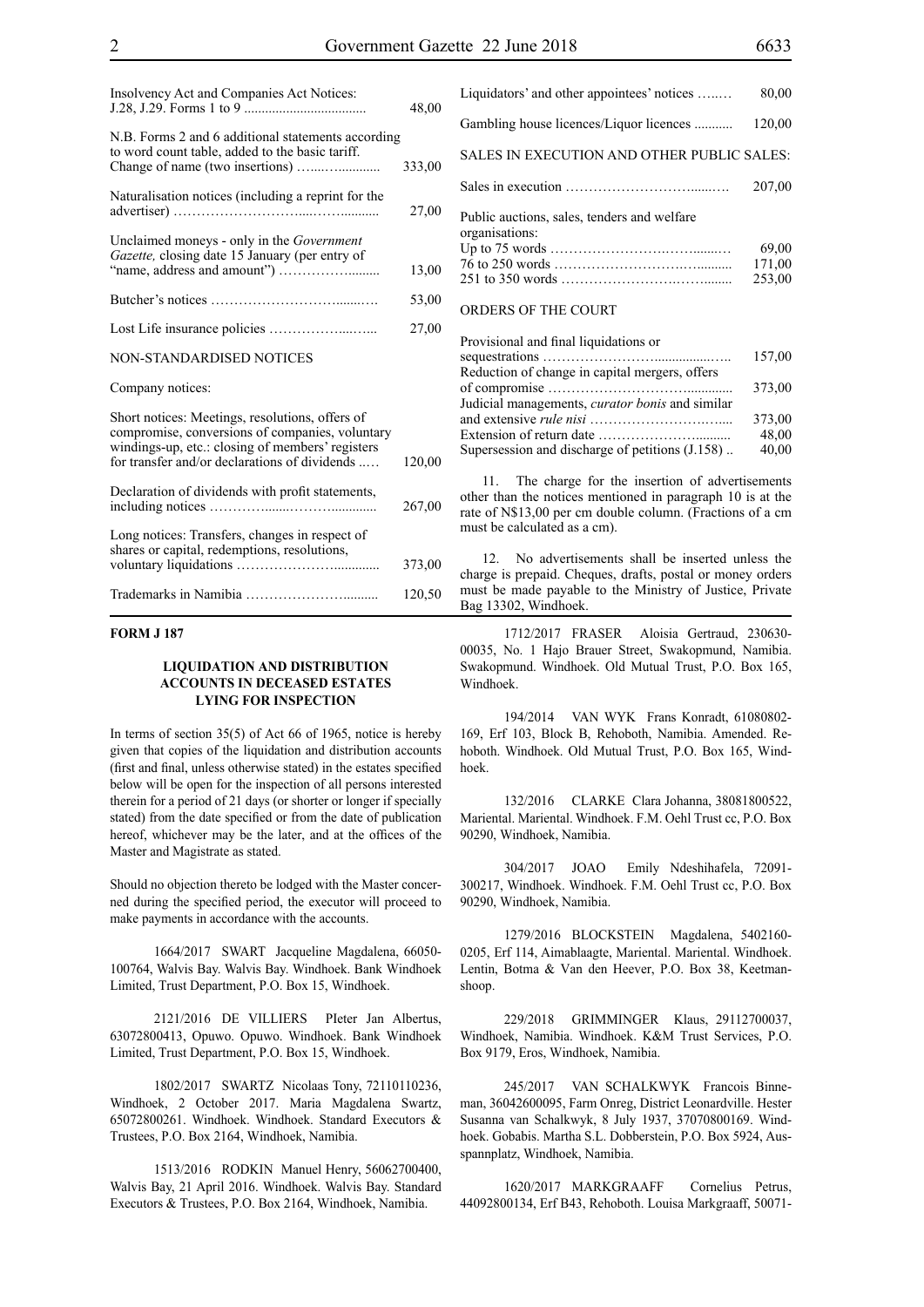2000630. Rehoboth. Windhoek. Fisher, Quarmby & Pfeifer, P.O. Box 37, Windhoek.

178/2018 WIEBUSCH Wilhelmine Margarete, 33062100079, P.O. Box 24425, Windhoek. Windhoek. Engling, Stritter & Partners, P.O. Box 43, Windhoek.

1390/2015 BEUKES Magrietha, 38021600101, Farm Swartwater No. 441, District Rehoboth. Rehoboth. Windhoek. L.C. de Waal, 19 Feld Street, Windhoek.

29/2017 EKANDJO Peter, 59010106187, Khomas. Maria Ekandjo, 69031501050. Windhoek. Tipara Estates, Block B, 3rd Floor, Unit 166, Maerua Mall, P.O. Box 25869, Windhoek.

1944/2015 BERGER Gerda Ottilie Elisabeth Sophie, 1510290100017, Marie Douglas Old Age Home, Swakopmund. Amended. Swakopmund. Windhoek. Engling, Stritter & Partners, P.O. Box 43, Windhoek.

 $\frac{1}{2}$ 

#### **FORM J 193**

#### **NOTICE TO CREDITORS IN DECEASED ESTATES**

All persons having claims against the estates mentioned below are hereby called upon to lodge their claims with the executors concerned, within 30 days (or otherwise as indicated) calculated from the date of publication hereof. The information is given in the following order: Estate number, surname and Christian names, date of birth, identity number, last address, date of death; surviving spouse's names, surname, date of birth and identity number; name and address of executor or authorised agent, period allowed for lodgement of claims if other than 30 days.

797/2018 SENTEFOL Ingo, Windhoek, 14 September 1949, 49091400315, Khomas, 14 May 2018. Bank Windhoek Ltd, P.O. Box 15, Windhoek.

1757/2017 COLEMAN Oxley, Windhoek, 4 May 1971, 71040500277, Walvis Bay, 27 September 2017. Standard Executors & Trustees, P.O. Box 2164, Windhoek, Namibia.

765/2018 JAFET Fillipus Elago, 10 October 1957, 57101002234, Onyanyati, Oshikoto Region, 11 April 2018. FNB Trust Services Namibia (Pty) Ltd, P.O. Box 448, Windhoek, Namibia.

759/2018 KONGHOLA Maria, Windhoek, 11 May 1965, 65051100627, Epoko, Ombalantu, 21 March 2018. FNB Trust Services Namibia (Pty) Ltd, P.O. Box 448, Windhoek, Namibia.

787/2018 EMVULA Jakob, Windhoek, 7 October 1968, 68100700036, Ongwediva, 17 March 2018. Suoma Nyambali Amunyela, 19 May 1970, 70051900122. FNB Trust Services Namibia (Pty) Ltd, P.O. Box 448, Windhoek, Namibia.

771/2018 SMITH Patrick Henry, 45061100298, Farm Waldburg, No. 82, District Windhoek, 1 May 2016. EN-Safrica Namibia (incorporated as LorentzAngula Inc.), LA Chambers, Ausspann Plaza, Dr Agostinho Neto Road, Windhoek, Namibia.

697/2018 WEINECKE Adonia Christina, Windhoek, 50011500530, 7 Lenie Street, Klein Windhoek, Windhoek, 23 March 2018. ENSafrica Namibia (incorporated as LorentzAngula Inc.), LA Chambers, Ausspann Plaza, Dr Agostinho Neto Road, Windhoek, Namibia.

563/2018 MARTINS Maria Manuela da Silva, Windhoek, 5 August 1937, 37080500303, No. 3 Barcelona Court, Windhoek, Namibia, 3 March 2018. Carlos Albano Antonio Martins, 33092500148. Old Mutual Trust, P.O. Box 165, Windhoek.

1684/2017 KAZOMBAIAZE Nahason, Windhoek, 26 March 196, 62032600188, Erf No. 1366, Mahetago Street, Swakopmund, 5 September 2017. Valencia Kazombiaze, 11 November 1972, 72111101109. Dr. Weder, Kauta & Hoveka Inc., 3rd Floor, WKH House, Jan Jonker Road, Ausspannplatz, P.O. Box 864, Windhoek, Namibia.

1773/2018 MUKOYA Sandrina Kare, Windhoek, 16 February 1979, 79021610108, Erf No. 467, Nkarapamwe, Rundu, 26 July 2011. Michael Kayunde, 11 September 1971, 71091100330. Dr. Weder, Kauta & Hoveka Inc., 3rd Floor, WKH House, Jan Jonker Road, Ausspannplatz, P.O. Box 864, Windhoek, Namibia.

849/2017 LYAHULAPO Toivo Jackson, Windhoek, 31 May 1958, 58053100317, Defence Force Military Base Suiderhof, 29 November 2016. Pinehas Penina Ndiluka,, 11 November 1961, 61111110014. Dr. Weder, Kauta & Hoveka Inc., 3rd Floor, WKH House, Jan Jonker Road, Ausspannplatz, P.O. Box 864, Windhoek, Namibia.

532/2018 KAHUURE Evelyn Katondua, Windhoek, 3 May 1968, 68050301214, Erf No. 174, Nossobville, 28 February 2918. Thomas Kahuure, 10 November 1963, 63111000206. Kempen-Maske Legal Practitioners, P.O. Box 55, Gobabis.

1894/2015 EYRE Christopher Stuart Graves, Windhoek, 43082500315, Erf 27, Opuwo, Kunene Region Theunissen, Louw & Partners, No. 1 Schutzen Street, Schutzen Haus, Windhoek.

508/2018 BLATT Armin Paul, Windhoek, 1 June 1936, 36060100198, 11 Eggers Eck, Wasserfall Street, Swakopmund, 4 March 2018. Kinghorn Associates, P.O. Box 1455, Swakopmund.

743/2018 BÖSER Richard, Windhoek, 11 May 1941, C8TGFCZ9C, 4 Buchenweg, 76694 Forst, Germany, 1 January 2018. Kinghorn Associates, P.O. Box 1455, Swakopmund.

1845/2017 KURUSES Fedrika, Windhoek, 7 May 1939, 39050700152, No. 19 Kuruseb Street, Mondesa, Swakopmund, 5 October 2017. Kinghorn Associates, P.O. Box 1455, Swakopmund.

644/2018 ESTERHUYSE Magret, Windhoek, 3 December 1932, 32120300038, Huis Deon Louw Old Age Home, Gobabis, 7 April 2018. Mr. B.N. Venter Legal Practitioners, P.O. Box 1265, Gobabis.

828/2018 DE VILLIERS Ebenhaeser, Windhoek, 22 March 1938, 380225012081, Plot 36, Doornrandjies, Centurion, Gauteng, South Africa, 17 September 2015. Susara Johanna Magdelena de Villiers, 13 Decemberr 1946,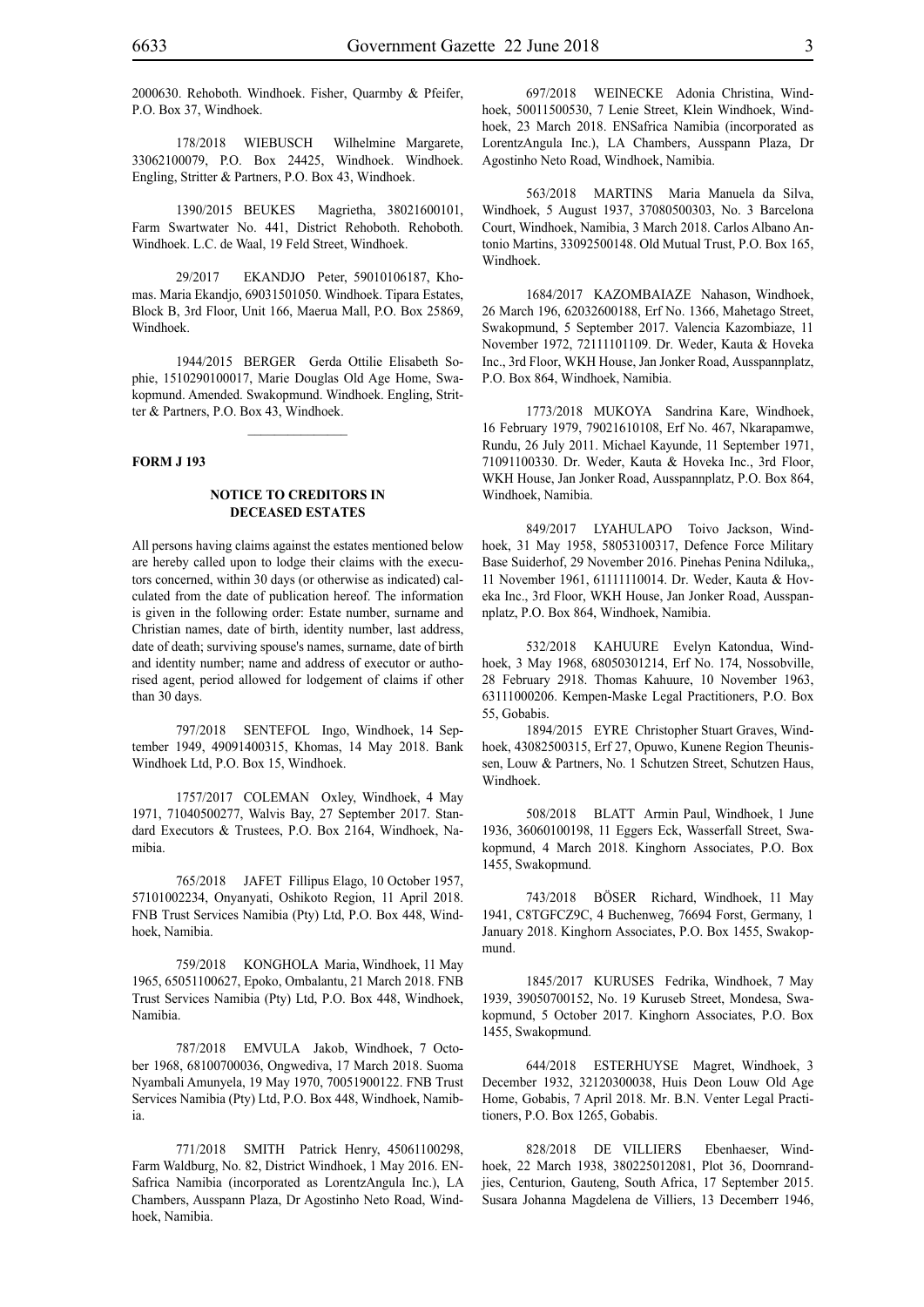4612130077082. F.M. Oehl Trust cc, P.O. Box 90290, Windhoek.

594/2018 RITTMANN Karel Daniel, Windhoek, 11 May 1943, 43051100269, Rehoboth, 12 January 2018. Mr. S. Mouton Estate Practitioner, P.O. Box 3628, Rehoboth.

509/2018 OLIVIER George Ostwell, Windhoek, 10 February 1952, 52021000869, Rehoboth, 30 January 2018. Irene Olivier. Mr. S. Mouton Estate Practitioner, P.O. Box 3628, Rehoboth.

722/2018 JANKOWITZ Willem Jacobus, Windhoek, 15 June 1942, 42061500161, Pionierspark, Windhoek, 27 April 2018. Fisher, Quarmby & Pfeifer, P.O. Box 37, Windhoek.

554/2018 UGELWI Rudolf, 12 January 1958, 58011201298, Erf No. 32, Uumulunga Church Street, Grootfontein, Otjozondjupa Region, Namibia, 7 August 2017. Mennethe Ugelwi, 16 September 1962, 62091601411. Ueitele & Hans Legal Practitioners, No. 28 Beethoven & Wagner Street, Windhoek-West, Windhoek, Namibia.

226/2018 SHOMEYA Johannes, Windhoek, 6708- 0400732, Erf No. 2167, Mondesa, Swakopmund, 27 January 2004. Masiza Law Chambers, 246 Nangolo Mbumba Drive, Walvis Bay, Namibia.

186/2018 MANASSE Weyulu Martin, Windhoek, 15 February 1957, 57021500696, Oshana, 11 September 2017. Sebestianus Dafros Itshiwo, 2 January 1962, 62010200837. Tipara Estates, Block B, 3rd Floor, Unit 166, Maerua Mall, P.O. Box 25869, Windhoek.

813/2010 SEVELUS Reinhold, Windhoek, 18 February 1963, 63021801153, Khomas, 12 May 2010. Tipara Estates, Block B, 3rd Floor, Unit 166, Maerua Mall, P.O. Box 25869, Windhoek.

435/2018 GAWANAS Susanna, Windhoek, 6 January 1940, 40010600264, Erf No. 521, Gibeon, Namibia, 31 January 2018. Dr. Weder, Kauta & Hoveka Inc., 3rd Floor, WKH House, Jan Jonker Road, Ausspannplatz, P.O. Box 864, Windhoek, Namibia.

 $\frac{1}{2}$ 

## **FORM 4**

# **LIQUIDATION ACCOUNTS AND PLANS OF DISTRIBUTION OR CONTRIBUTION IN SEQUESTRATED ESTATES OR COMPANIES BEING WOUND UP**

Pursuant to section 77 of the Co-operatives Act 1996 (as amended) notice is hereby given that the liquidation accounts and plans of distribution or contribution in the estates or companies/cooperatives mentioned below, will lie for inspection of creditors at the offices of the Registrar of Co-operatives, Luther Street, Windhoek and Investment Trust Company (Pty) Ltd .The particulars given are the following order: Name and description of estate/cooperative, description of account, place of account lying for inspection.

W12/12 **Komsberg Farming (Pty) Ltd** (In Liquidation). First Liquidation and Distribution Account. Office of the Master of the High Court, Windhoek and Magistrate Karasburg for a period of 14 days from the publishing date. Alwyn van Straten, P.O. Box 32098, Windhoek.  $\frac{1}{2}$ 

# **In the MAGISTRATE'S COURT for the DISTRICT of WINDHOEK**

**HELD at WINDHOEK Case No. 358/2017** In the matter between: **NAMIBIA KALAHARI SAFARIS (PTY) LTD** Execution Creditor and

**AARON NEKONGO** 2nd Execution Debtor

# **NOTICE OF SALE IN EXECUTION**

In pursuance of judgment granted on **27 February 2017**, the following immovable property will be sold "voetstoots" by the Messenger of the Court for the District of **Okahandja** on **10 July 2018** at **10h00** at ERF 153 NAU AIB, OKAHANDJA:

| <b>CERTAIN:</b>       | Erf 153 Nau Aib                                                                        |
|-----------------------|----------------------------------------------------------------------------------------|
| SITUATE:              | In the Municipality of Okahandja<br>(Registration Division "J")<br>Otjozondjupa Region |
| MEASURING             | 555 square metres                                                                      |
| <b>RESERVE PRICE:</b> | Without reserve                                                                        |
|                       | IMPROVEMENTS: 3 Bedrooms, Lounge, Dining Room,                                         |

The "Conditions of the Sale in Execution" will lie for inspection at the office of the Messenger of the Court in Windhoek,

Kitchen, 2½ Bathrooms

and at the offices of the Plaintiffs Legal Practitioners, Etzold Duvenhage, at the undermentioned address.

DATED at WINDHOEK this 15th day of May 2018.

ETZOLD DUVENHAGE LEGAL PRACTITIONER FOR Plaintiff 33 FELD STREET **WINDHOEK** 

#### **IN THE HIGH COURT OF NAMIBIA, MAIN DIVISION, WINDHOEK CASE NO.: HC-MD-CIV-ACT-CON-2017/00573**

 $\frac{1}{2}$ 

In the matter between:

**FIRST NATIONAL BANK OF NAMIBIA LIMITED** Plaintiff

and

**SIXTUS PETRUS BUYS** First Defendant **ELIZABETH BUYS** Second Defendant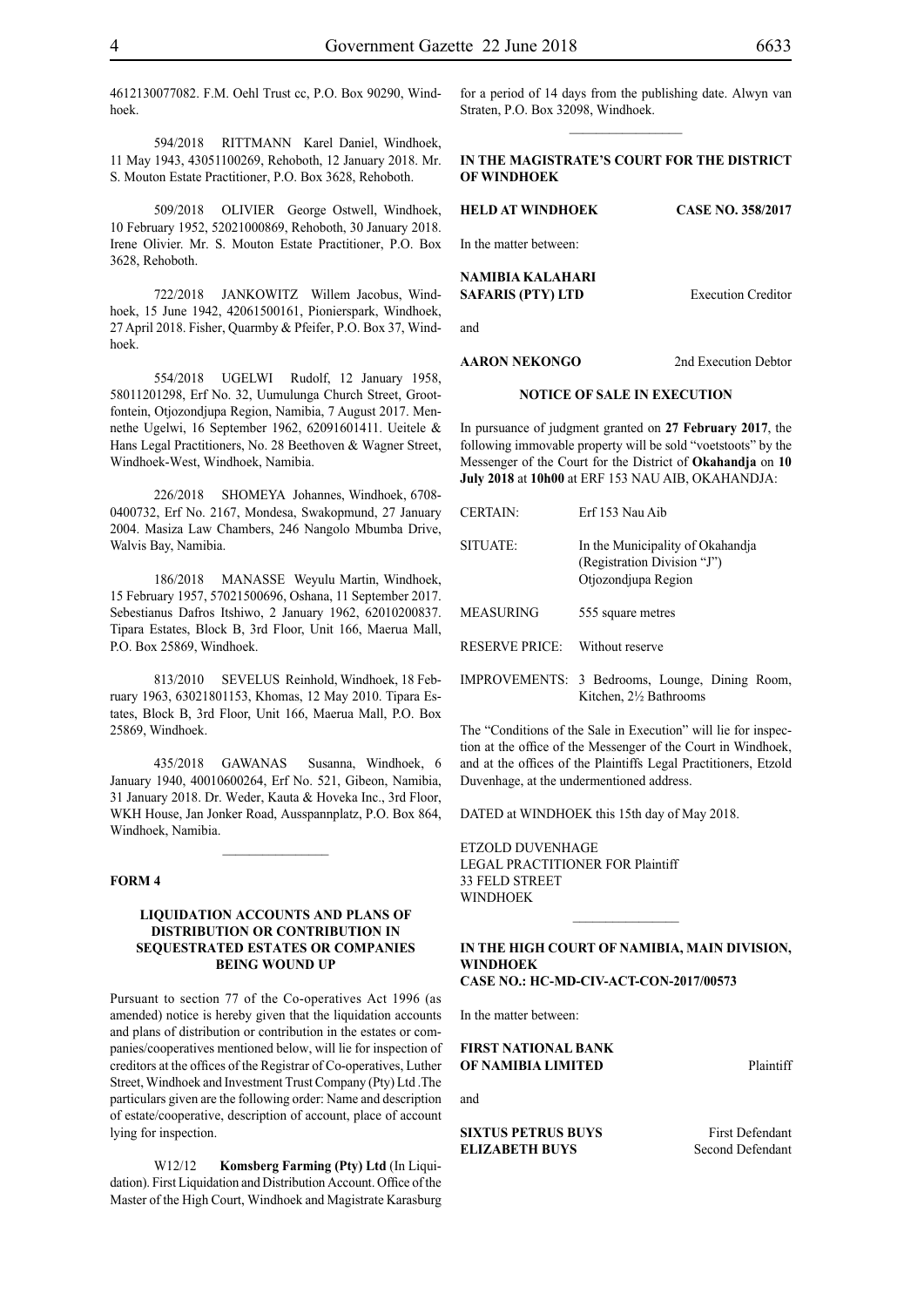#### **NOTICE OF SALE IN EXECUTION**

In execution of a Judgement granted by the above Honourable Court, the following property will be sold by public auction by the Deputy Sheriff of **Windhoek** on **5 July 2018, 10H00** at Erf 528, Visarend Street, Extension No. 8, Khomasdal, Windhoek, Republic of Namibia.

| CERTAIN:          | Erf No. 528, Khomasdal, Extension<br>No. 8                                      |
|-------------------|---------------------------------------------------------------------------------|
| SITUATE:          | In the Municipality of Windhoek<br>(Registration Division "K")<br>Khomas Region |
| MEASURING:        | 290 (two nine zero) square meters                                               |
| HELD <sup>.</sup> | By Deed of Transfer No T 682/2009                                               |
|                   |                                                                                 |

IMPROVEMENTS: Kitchen, Lounge, 3 Bedrooms, 1 Bathroom/Toilet

## **CONDITIONS OF SALE:**

- 1. The Sale is subject to provisions of the High Court Act No. 16 of 1990, as amended, and the property will be sold "voetstoots" according to the existing title deed.
- 2. The complete Conditions of Sale will be read out at the time of the sale, and may be inspected beforehand at the offices of the Plaintiff and Plaintiff's attorney at the undermentioned address, as also at the offices of the Deputy Sheriff, Windhoek.

Dated at WINDHOEK on the 9th day of MAY 2018.

JC VAN WYK ATTORNEYS Legal Practitioner for Plaintiff 18 LOVE STREET **WINDHOFK** 

# **IN THE HIGH COURT OF NAMIBIA MAIN LOCAL DIVISION, WINDHOEK Case No. HC-MD-CIV-ACT-CON-2017/00945**

 $\mathcal{L}=\mathcal{L}^{\mathcal{L}}$ 

In the matter between:

**FIRST NATIONAL BANK OF NAMIBIA LIMITED** Plaintiff

and

# **LUCAS NAMBALA HAMUNYELA** Defendant

# **NOTICE OF SALE IN EXECUTION**

In EXECUTION of a Judgment of the High Court of Namibia, given on the **27 JULY 2017**, a Judicial Sale by PUBLIC AUC-TION will be held of and at the undermentioned immovable property on **10 JULY 2018** at **10h00** in front of ERF 5478, EXT 16, KHOMASDAL, WINDHOEK of a:

CERTAIN: Erf No. 5478, Khomasdal (Extension No. 16)

| <b>SITUATE:</b>     | In the Municipality of Windhoek,<br>(Registration Division "K")<br>Khomas Region; |
|---------------------|-----------------------------------------------------------------------------------|
| MEASURING:          | 524 (five two four) square metres                                                 |
| HELD BY:            | Deed of Transfer No. T 1179/2013                                                  |
| SUBJECT:            | to all the conditions contained therein                                           |
| <b>AND FURTHER:</b> | to Notarial Deed of Imposition of Con-<br>ditions as will more                    |
| SUBJECT             | fully appear on Notarial Deed of Impo-<br>sition of Conditions No. K 64/2013      |

The following improvements are on the property (although nothing in this respect is guaranteed):

1 x Lounge, 1 x Kitchen, 1 x Dressing room, 3 x Bedrooms, 2 x Bathrooms, 2 x Showers, 2 x Water Closet, 2 x Garages

The property will be sold by the Deputy Sheriff to the highest bidder subject to the conditions of sale.

The conditions of sale to be read out by the Deputy Sheriff, Windhoek, at the time of the sale and which conditions may be inspected prior to the sale at the offices of the Deputy Sheriff Windhoek, and at the offices of ENSafrica Namibia (incorporated as Lorentz Angula inc.), Ground Floor, Unit 4, Ausspann Plaza, Dr. Agostinho Neto Road, Windhoek.

Dated at WINDHOEK on this 29th of MAY 2018.

Legal PractitioNEr for Plaintiff ENSafrica Namibia (incorporated as LorentzAngula Inc.) Ground Floor, Unit 4, Ausspann Plaza DR AGOSTINHO NETO STREET **WINDHOEK** 

# **IN THE MAGISTRATE'S COURT FOR THE DISTRICT OF WINDHOEK**

 $\frac{1}{2}$ 

**HELD AT WINDHOEK CASE NUMBER: 5773/2016**

In the matter between:

**BODY CORPORATE HAUS TALBLICK** Plaintiff

and

**J CATITA IMPEX CC** Defendant

#### **NOTICE OF SALE IN EXECUTION**

Pursuant to a Judgement of the above Honourable Court granted on **21 JULY 2017**, the following immovable property will be sold "voetstoots" by the Messenger of the Court for the District of **Windhoek** on **Tuesday, 14 August 2018,** at **10h00** at Magistrate's Court, Mungunda Street, Katutura, Windhoek.

| <b>CERTAIN</b> | Erf $6741$ (a portion of Erf 2021, Wind-<br>hoek)              |
|----------------|----------------------------------------------------------------|
| SITUATE:       | In the Municipality of Windhoek<br>(Registration Division "K") |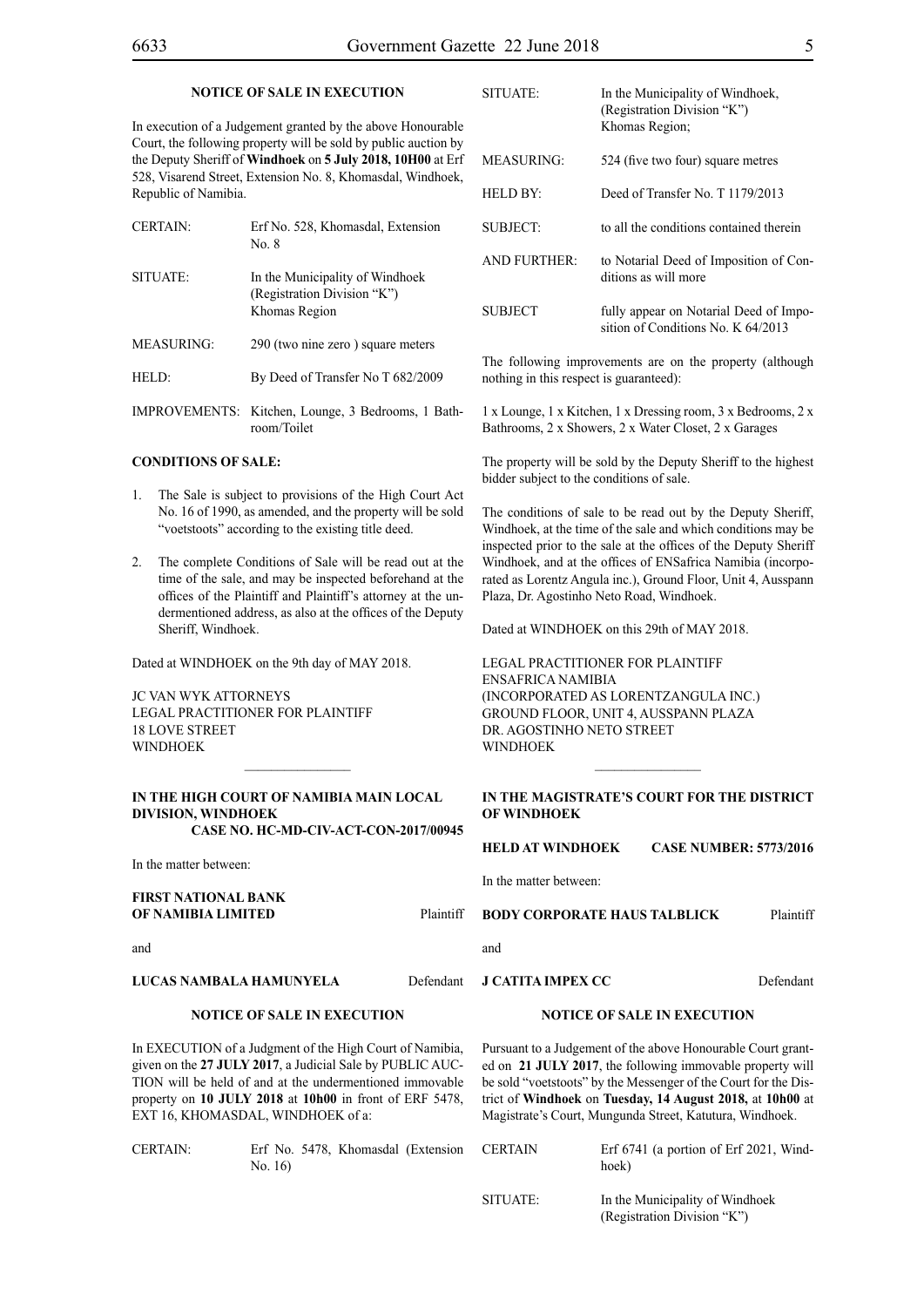RESERVE PRICE (a) N\$1 350 000.00 and N\$337 000.00 plus interest at 20% interest per annum a tempore morae to date of payment;

- (b) Messenger's fees
- IMPROVEMENTS: 1 x Kitchen with BIC, 3 x Bed Rooms with BIC - Main Bedroom with Bathroom, 1 x Bathroom, 1 x Garage, Courtyard

The "Conditions of Sale in Execution" will lie for inspection at the office of the Messenger of the Court in Windhoek, and at the Head Office of Plaintiff in Windhoek at Plaintiffs Attorneys, Koep & Partners at the undermentioned address.

DATED at WINDHOEK this 13th day of JUNE 2018.

KOEP & PARTNERS LEGAL PRACTITIONERS FOR Plaintiff 33 SCHANZEN ROAD **WINDHOEK** 

#### **NOTICE OF LOST LAND TITLE NO. A223**

 $\frac{1}{2}$ 

Notice is hereby given that I, **Vincent van Wyk** intend to apply for a certified copy of:

| <b>CERTAIN:</b>   | Erf No. Rehoboth A223 |
|-------------------|-----------------------|
| <b>MEASURING:</b> | 1090 square meters    |
| SITUATE:          | Rehoboth              |
| DATED:            | 24 May 1937           |
| the property of:  | Hendrik Frey          |

All persons who object to the issue of such copy are hereby required to lodge their objections in writing with the Registrar within three weeks from the publication of this notice.

Dated at Rehoboth this 11th day of May 2018.

v. van wyk p.o. box 3627 **REHOBOTH** 

#### **NOTICE OF LOST LAND TITLE NO. 277**

 $\frac{1}{2}$ 

Notice is hereby given that I, **Wilhelmina Petronella Feris**  intend to apply for a certified copy of:

| <b>CERTAIN:</b>   | Farm Kalkbrak 277           |
|-------------------|-----------------------------|
| <b>MEASURING:</b> | 306,3266 ha                 |
| SITUATE:          | Hardap Region               |
| DATED:            | 11 June 2018                |
| the property of:  | Wilhelmina Petronella Feris |

All persons who object to the issue of such copy are hereby required to lodge their objections in writing with the Registrar within three weeks from the publication of this notice.

Dated at Rehoboth this 11th day of June 2018.

W. P.F.RIS p.o. box 4302 **REHOBOTH** 

# **THE ALIENS ACT, 1937**

# **NOTICE OF INTENTION OF CHANGE OF SURNAME**

I, **FRANS CHISOLA NDARA**, residing at 574 Ongava Street, Okuryangava and unemployed, intend applying to the Minister of Home Affairs for authority under section 9 of the Aliens Act, 1937, to assume the surname **BARTHOLOMEUS** for the reasons that on my ID I am using my father's surname which is **NDARA** and I have never seen my father since I was born and while on my school certificate I'm using **BARTHOLOMEUS** as my mother's surname and would like to change my surname to **BARTHOLOMEUS**.

I previously bore the name **FRANS CHISOLA NDARA.**

Any person who objects to my assumption of the said surname of **BARTHOLOMEUS** should as soon as may be lodge his or her objection, in writing, with a statement of his or her reasons therefor, with the Magistrate of Windhoek.

| E. C. NDARA |
|-------------|
| WINDHOEK    |
| NAMIBIA     |

## **THE ALIENS ACT, 1937 NOTICE OF INTENTION OF CHANGE OF SURNAME**

I, **maria frieda goliath**, residing at Erf No. 35, New Extention, Tseiblaagte, Keetmanshoop and retired, intend applying to the Minister of Home Affairs for authority under section 9 of the Aliens Act, 1937, to assume the surname **GOLIATH** for the reasons that I want to change my daughter's surname to my maiden surname **GOLIATH.**

She previously bore the name **MARY REJOICE CHARLOTTE !KHARAXAS.**

Any person who objects to the assumption of the said surname of **GOLIATH** should as soon as may be lodge his or her objection, in writing, with a statement of his or her reasons therefor, with the Magistrate of Windhoek.

**m. f. goliath KEETMANSHOOP NAMIBIA**

# **THE ALIENS ACT, 1937 NOTICE OF INTENTION OF CHANGE OF SURNAME**

 $\frac{1}{2}$ 

I, **titus thimoteus**, residing at Okashitika and a student, intend applying to the Minister of Home Affairs for authority under section 9 of the Aliens Act, 1937, to assume the surname **SHIMWANDI** for the reasons that I want my surname to correspond with my father's surname**.**